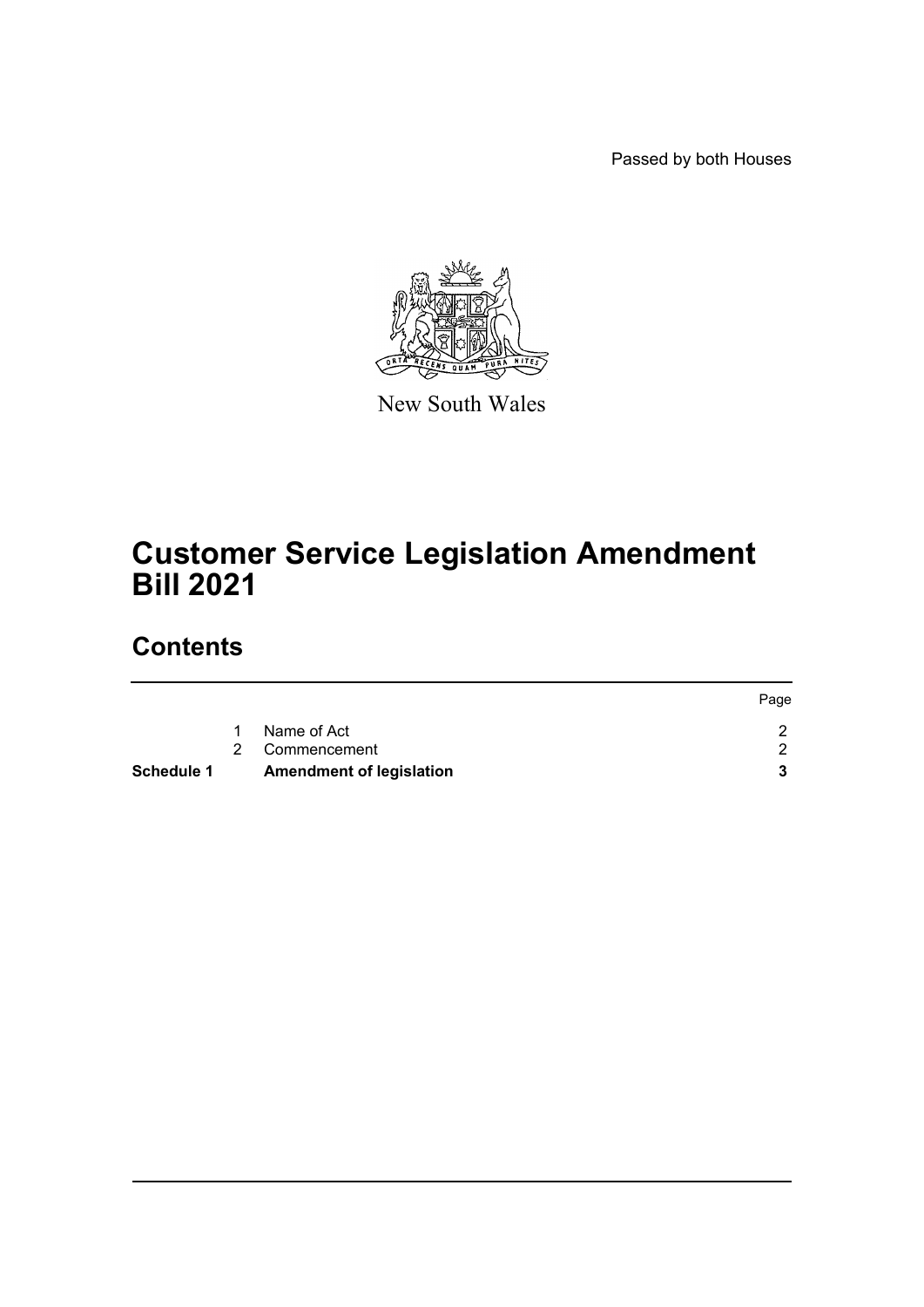*I certify that this public bill, which originated in the Legislative Assembly, has finally passed the Legislative Council and the Legislative Assembly of New South Wales.*

> *Clerk of the Legislative Assembly. Legislative Assembly, Sydney, , 2021*



New South Wales

## **Customer Service Legislation Amendment Bill 2021**

Act No , 2021

An Act to amend legislation administered by the Minister for Customer Service and other Acts for related purposes.

*I have examined this bill and find it to correspond in all respects with the bill as finally passed by both Houses.*

*Assistant Speaker of the Legislative Assembly.*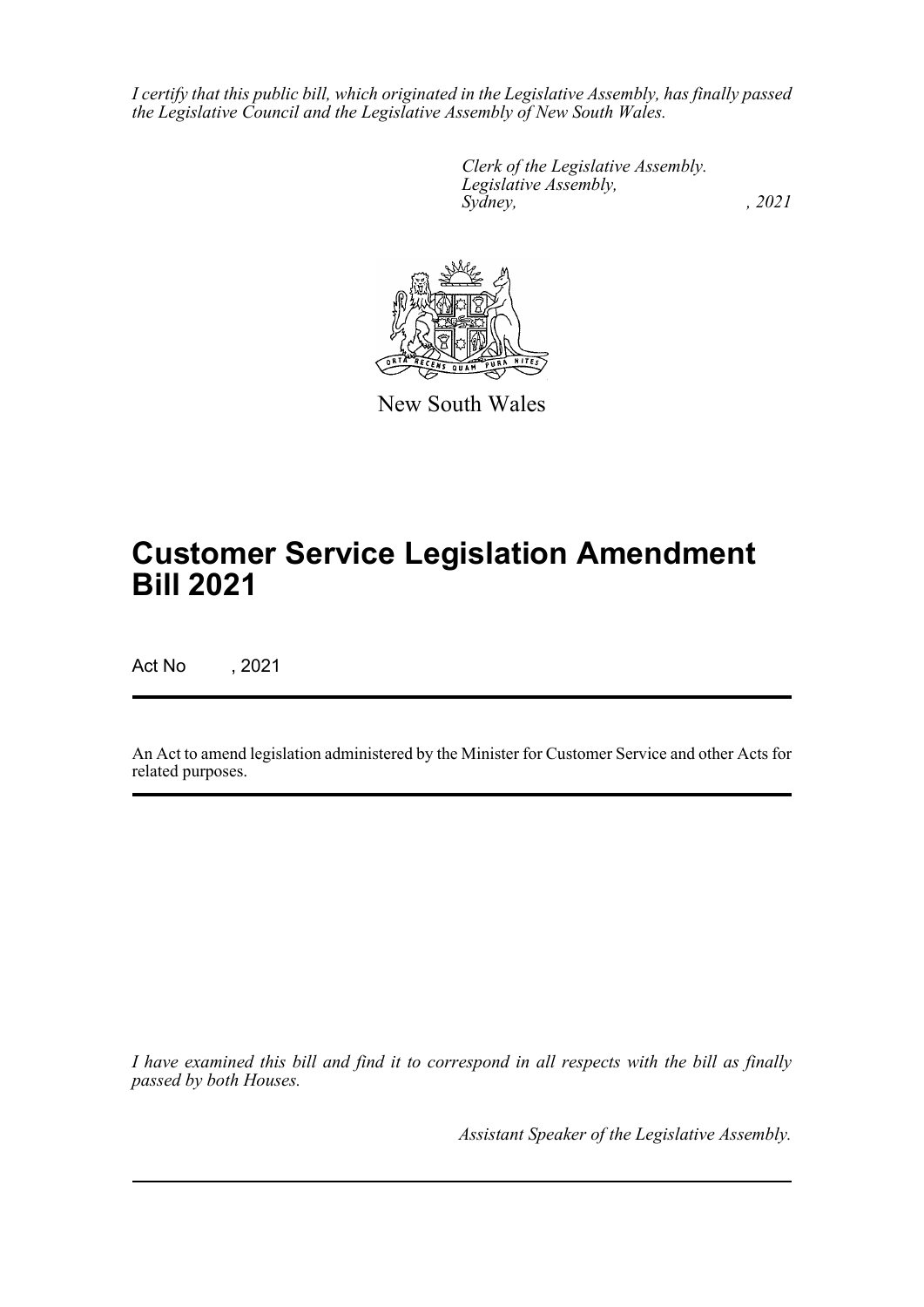Customer Service Legislation Amendment Bill 2021 [NSW]

## <span id="page-2-0"></span>**The Legislature of New South Wales enacts—**

### **1 Name of Act**

This Act is the *Customer Service Legislation Amendment Act 2021*.

### <span id="page-2-1"></span>**2 Commencement**

- (1) This Act commences on the date of assent to this Act, except as provided by subsection (2).
- (2) Schedules 1.7 and 1.8[4] commence on the later of the following—
	- (a) 1 December 2021,
	- (b) the date of assent to this Act.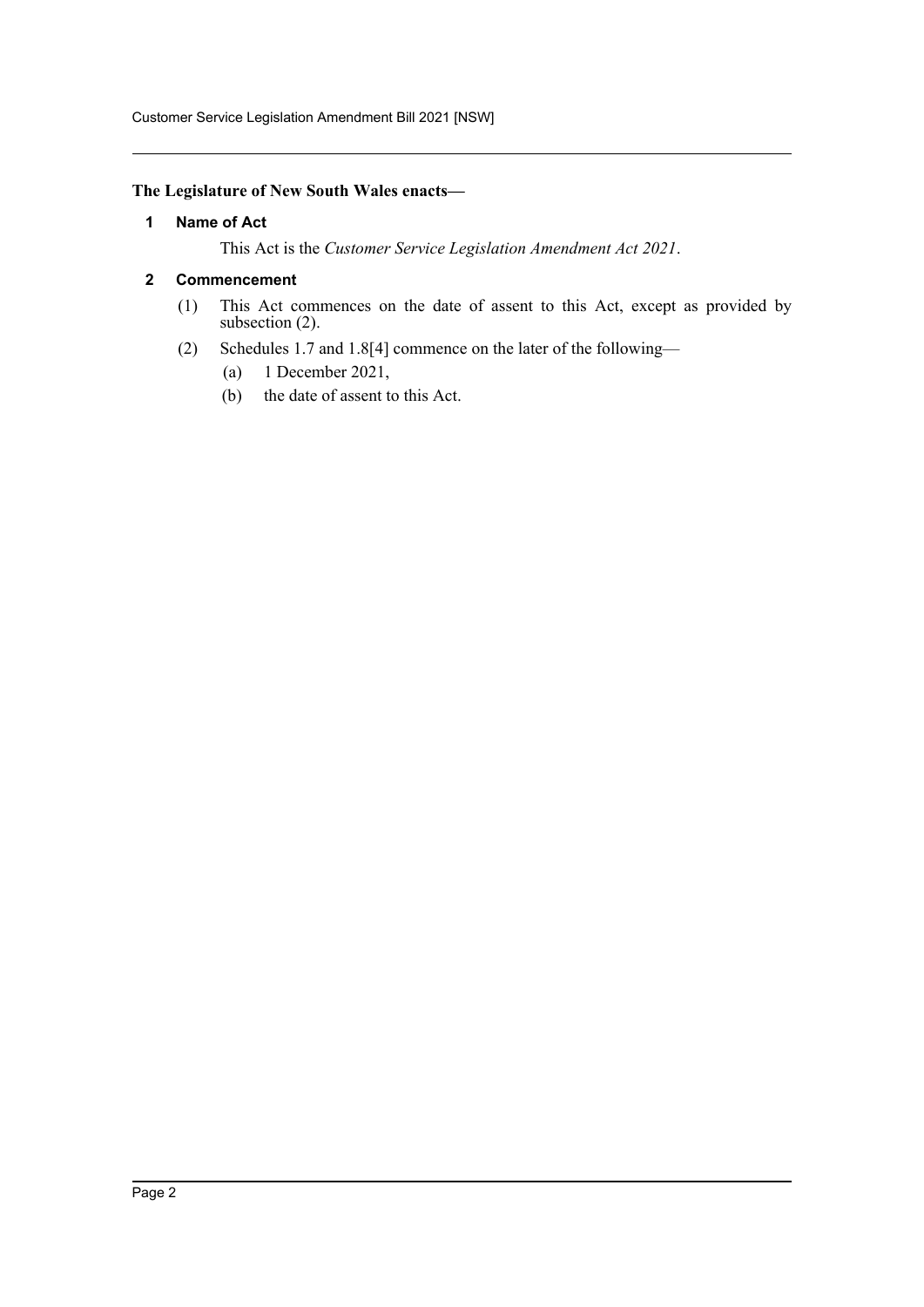## <span id="page-3-0"></span>**Schedule 1 Amendment of legislation**

## **1.1 Casino Control Act 1992 No 15**

## **[1] Section 89 Application of Liquor Act 2007**

Insert after section 89(2)—

(2A) To avoid doubt, the regulations may, in applying the specified provisions of the *Liquor Act 2007*, provide for the matters for which regulations may be made under the applied provisions of the *Liquor Act 2007*.

## **[2] Section 170 Regulations**

Insert after section 170(3)—

The regulations may apply, adopt or incorporate the provisions of a document, as in force at a particular time or as in force from time to time.

## **1.2 Community Land Management Act 2021 No 7**

## **[1] Section 238**

Insert after section 237—

### **238 Regulation-making power for COVID-19 pandemic**

- (1) The regulations under this Act may provide for the following matters for the purposes of responding to the public health emergency caused by the COVID-19 pandemic—
	- (a) altered arrangements for convening an association meeting, including arrangements for the issue or service of notices and other documents in relation to the meeting,
	- (b) altered arrangements for the way voting may be conducted at an association meeting, including—
		- (i) the circumstances in which the altered arrangements for voting may apply, and
		- (ii) conditions that apply to the way the vote is exercised,
	- (c) an alternative to affixing the seal of the association, including any requirements for witnessing or attesting to the alternative way.
- (2) Regulations made under this section—
	- (a) are not limited by the regulation-making power in this Act, and
	- (b) may override a provision of this Act.
- (3) Regulations made under this section expire on—
	- (a) the day that is 6 months after its commencement, or
	- (b) the earlier day decided by Parliament by resolution of either House of Parliament.
- (4) This section is repealed on 30 September 2022.
- (5) In this section—

## *association meeting* means—

- (a) a first annual general meeting of the association, or
- (b) an annual general meeting of the association, other than the first annual general meeting, or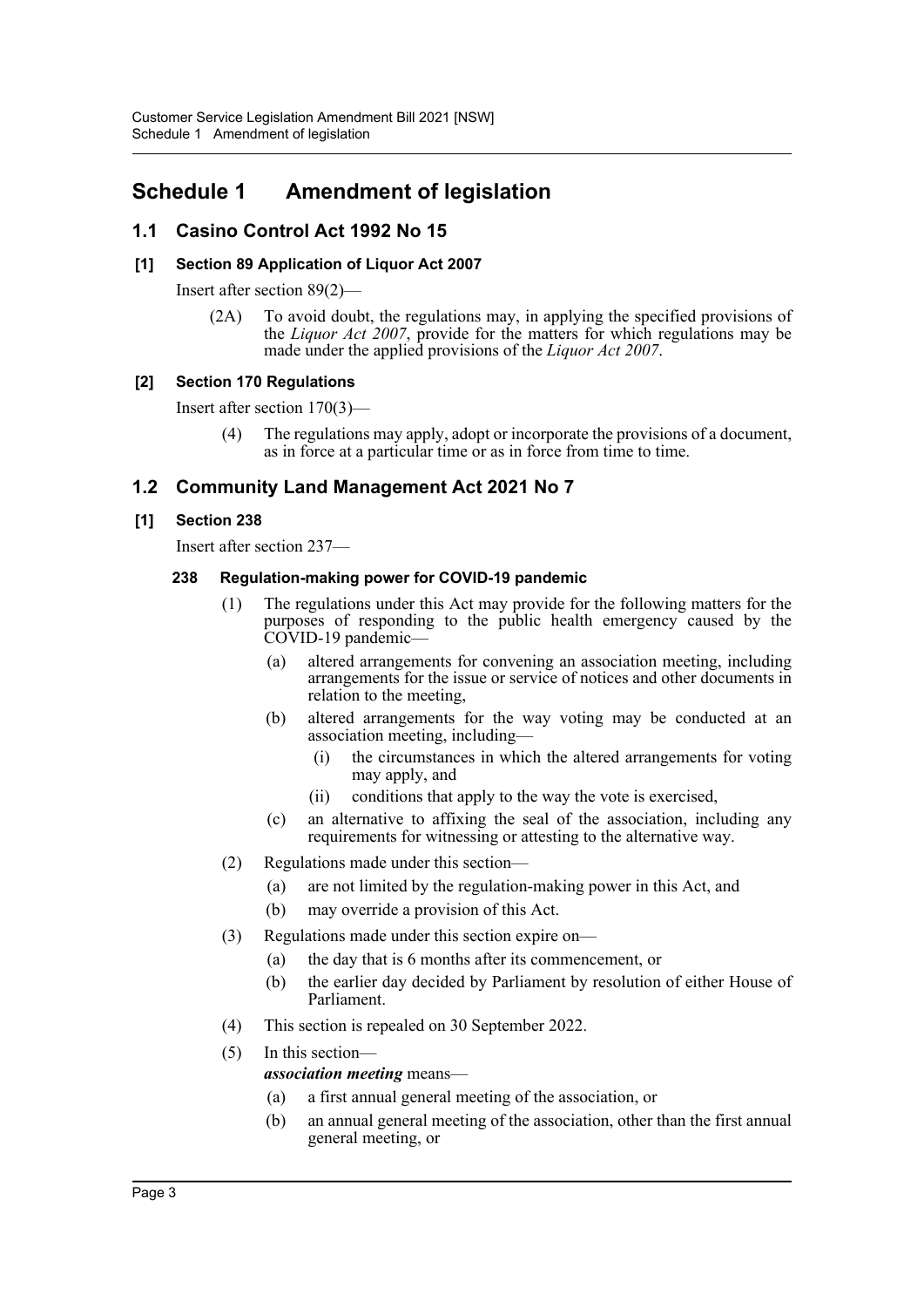- (c) a special general meeting of the association, or
- (d) a meeting of the association committee of an association.

*special general meeting*, in relation to an association, means a meeting that is not the first annual general meeting of the association or an annual general meeting of the association.

## **1.3 Conveyancing Act 1919 No 6**

#### **[1] Section 38A Electronic form deeds**

Omit "in accordance with this Part".

### **[2] Section 38A(2)**

Insert at the end of the section—

(2) Section 38(5)(a) does not limit the application of this section to the execution of deeds by corporations.

## **1.4 Health Records and Information Privacy Act 2002 No 71**

#### **[1] Section 4 Definitions**

Insert in alphabetical order in section 4(1)—

*emergency* has the same meaning as in the *State Emergency and Rescue Management Act 1989*.

*stage*, of an emergency, means a stage in relation to an emergency mentioned in the *State Emergency and Rescue Management Act 1989*, section 5.

### **[2] Schedule 1 Health Privacy Principles**

Insert after clause  $10(1)(b)$ —

#### (b1) **Emergency**

the use of the information for the secondary purpose meets the following conditions—

- (i) the secondary purpose is to assist in a stage of an emergency,
- (ii) the use of the information is reasonably necessary to assist in the stage of the emergency,
- (iii) it is impracticable or unreasonable for the organisation to seek the consent of the individual to whom the information relates to the use of the information for the secondary purpose, or

## **[3] Schedule 1, clause 11(1)(b1)**

Insert after clause  $11(1)(b)$ —

#### (b1) **Emergency**

the disclosure of the information for the secondary purpose meets the following conditions—

- (i) the secondary purpose is to assist in a stage of an emergency,
- (ii) the disclosure of the information is reasonably necessary to assist in the stage of the emergency,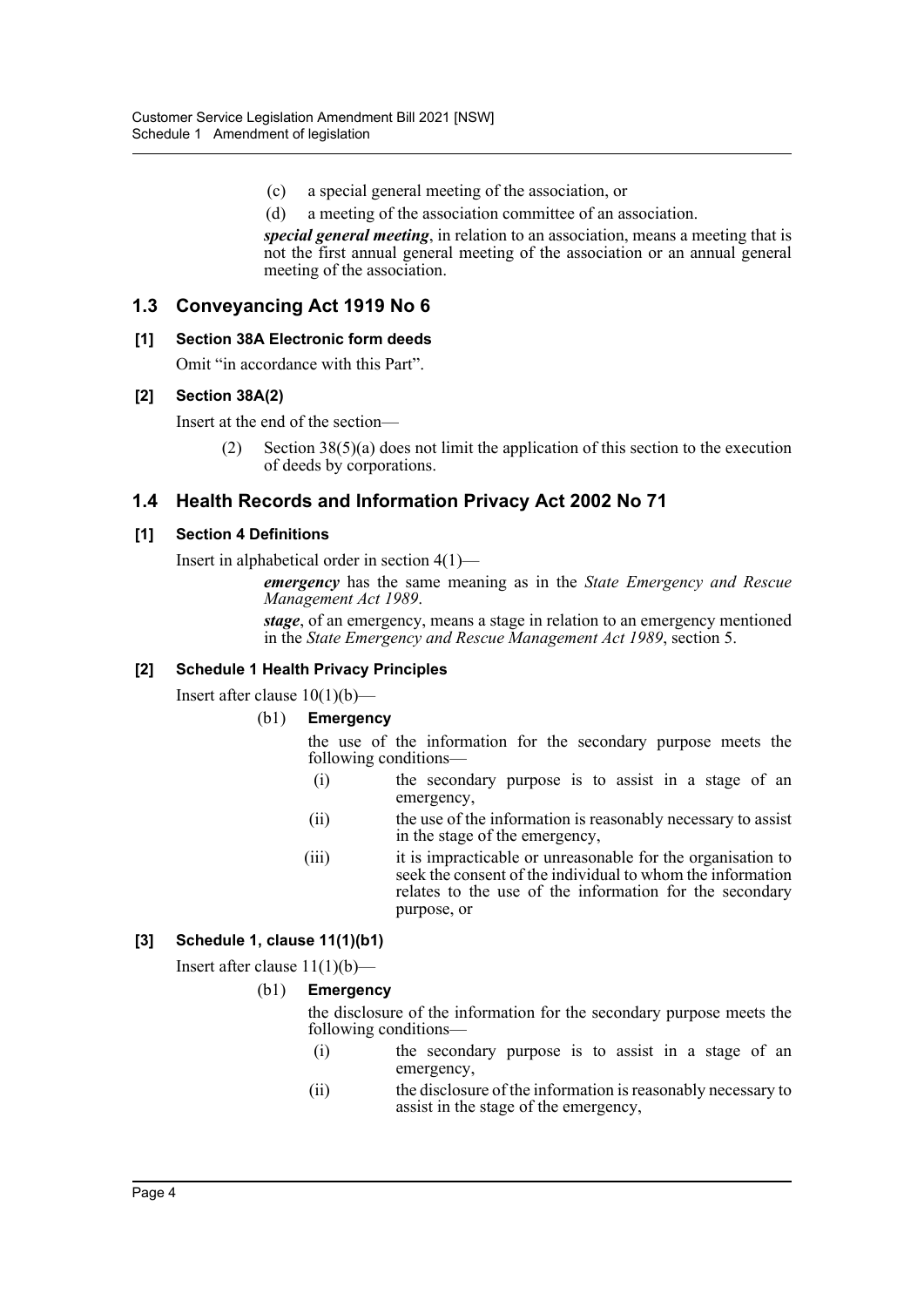(iii) it is impracticable or unreasonable for the organisation to seek the consent of the individual to whom the information relates to the disclosure of the information for the secondary purpose, or

## **[4] Schedule 1, clause 16**

Insert after clause 15—

#### **16 Use and disclosure of health information in emergencies**

If health information is used or disclosed under clause 10(1)(b1) or  $11(1)(b1)$ —

- (a) the organisation must not hold the information for longer than 18 months, unless extenuating circumstances apply or consent has been obtained, and
- (b) if the organisation is a law enforcement agency—the agency must not use the information for the purpose of prosecuting an offence.

## **1.5 Home Building Act 1989 No 147**

#### **[1] Section 56 Grounds for taking disciplinary action against holder of a contractor licence**

Insert after section 56(l)—

(m) that the holder has contravened an undertaking accepted by the Secretary under section 115A.

#### **[2] Section 57 Grounds for taking disciplinary action against holder of a supervisor or tradesperson certificate**

Insert after section  $57(g)$ —

(h) that the holder has contravened an undertaking accepted by the Secretary under section 115A.

#### **[3] Section 115A**

Insert after section 115—

#### **115A Undertakings**

- (1) The Secretary may accept a written undertaking, relating to the carrying out of residential building work or specialist work, from the holder of an authority. **Note—** Part 4, Division 2 provides that a contravention of an undertaking is grounds for taking disciplinary action against the holder. Section 138 provides that a contravention of an undertaking is grounds for the Supreme Court to grant an injunction.
- (2) Without limiting subsection (1), the Secretary may accept a written undertaking from the holder of an authority that the holder will do 1 or more of the following—
	- (a) refrain from conduct that contravenes this Act or the regulations,
	- (b) take action to prevent or remedy a contravention of this Act or the regulations,
	- (c) take action to resolve a building dispute,
	- (d) provide the Secretary with a rectification bond that the Secretary may claim or realise to ensure that—
		- (i) residential building work or specialist work is completed, or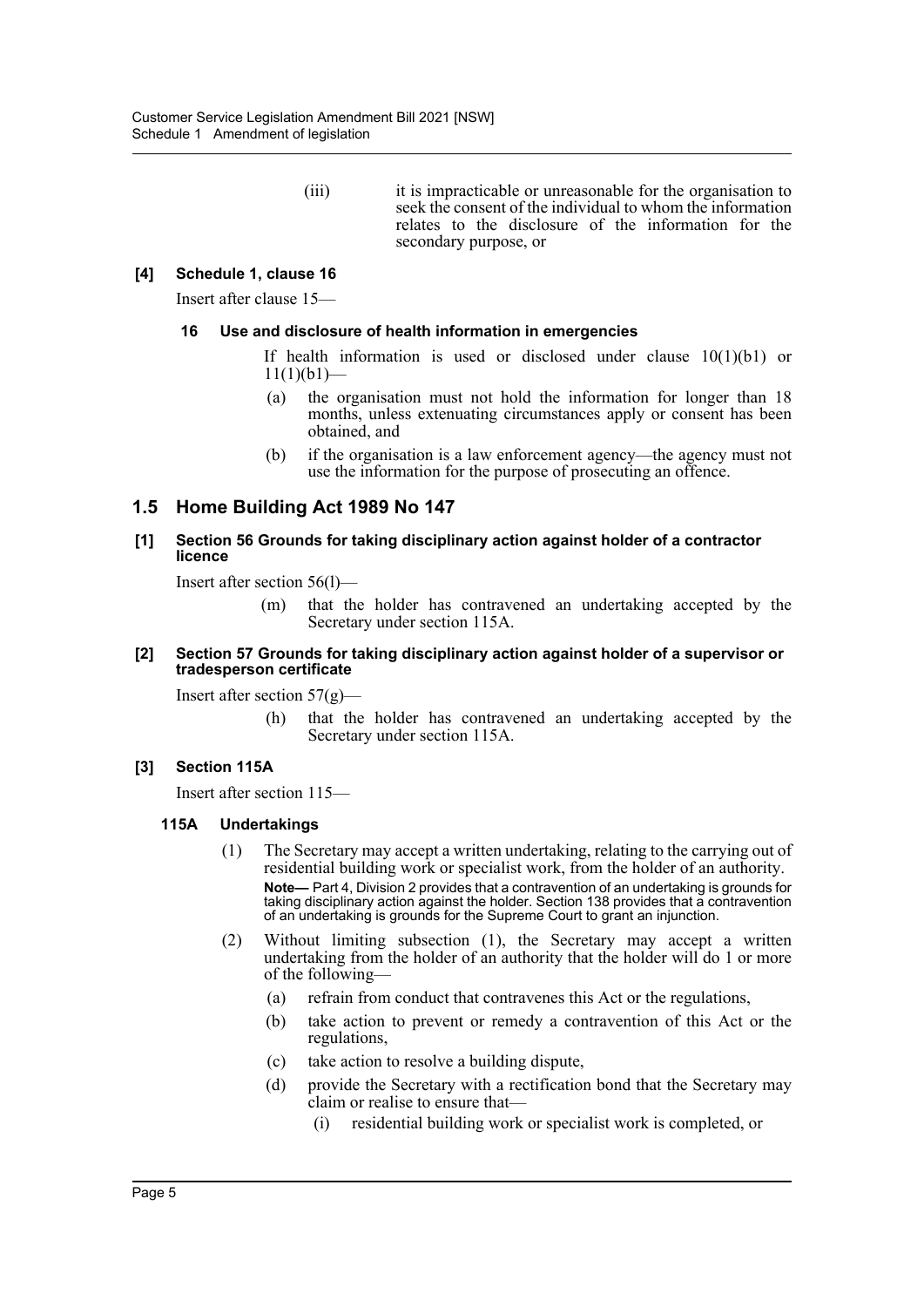- (ii) a defect in or damage to residential building work or specialist work is rectified,
- (e) pay an amount into the Home Building Administration Fund under section 114 that the Secretary considers appropriate in the circumstances.
- (3) If an undertaking requires the holder of an authority to provide the Secretary with a rectification bond, the undertaking must include—
	- (a) the circumstances in which the rectification bond may be claimed or realised, and
	- (b) the procedure for claiming or realising the rectification bond.
- (4) In this section—

*authority* has the same meaning as in Part 4, Division 2.

*rectification bond* means a bank guarantee, bond or other form of security acceptable to the Secretary.

#### **[4] Section 138 Supreme Court injunction**

Insert at the end of section  $138(1)(e)$ —

or

(f) a contravention of an undertaking accepted by the Secretary under section 115A,

#### **[5] Section 140 Regulations**

Insert after section 140(2)(l)—

(m) undertakings under section 115A.

## **1.6 Independent Pricing and Regulatory Tribunal Act 1992 No 39**

#### **Section 32**

Insert after section 31—

#### **32 Power to correct errors in certain determinations**

- (1) The Tribunal may amend a relevant determination to correct a minor, obvious, clerical or administrative error—
	- (a) if the relevant determination has not been published—by submitting a further report to the relevant Minister, or
	- (b) if the relevant determination has been published—by publishing a notice (an *amendment notice*) in the Gazette.
- (2) If the Tribunal amends a relevant determination under subsection  $(1)(b)$ , the amendment takes effect—
	- (a) on the day the amendment notice is published in the Gazette, or
	- (b) on a later day specified in the amendment notice.
- (3) The Tribunal must notify the relevant Minister of an amendment to a relevant determination under subsection  $(1)(b)$  as soon as practicable after publishing the amendment notice in the Gazette.
- (4) In this section—

*correct* includes account for.

*published*, in relation to a relevant determination, means—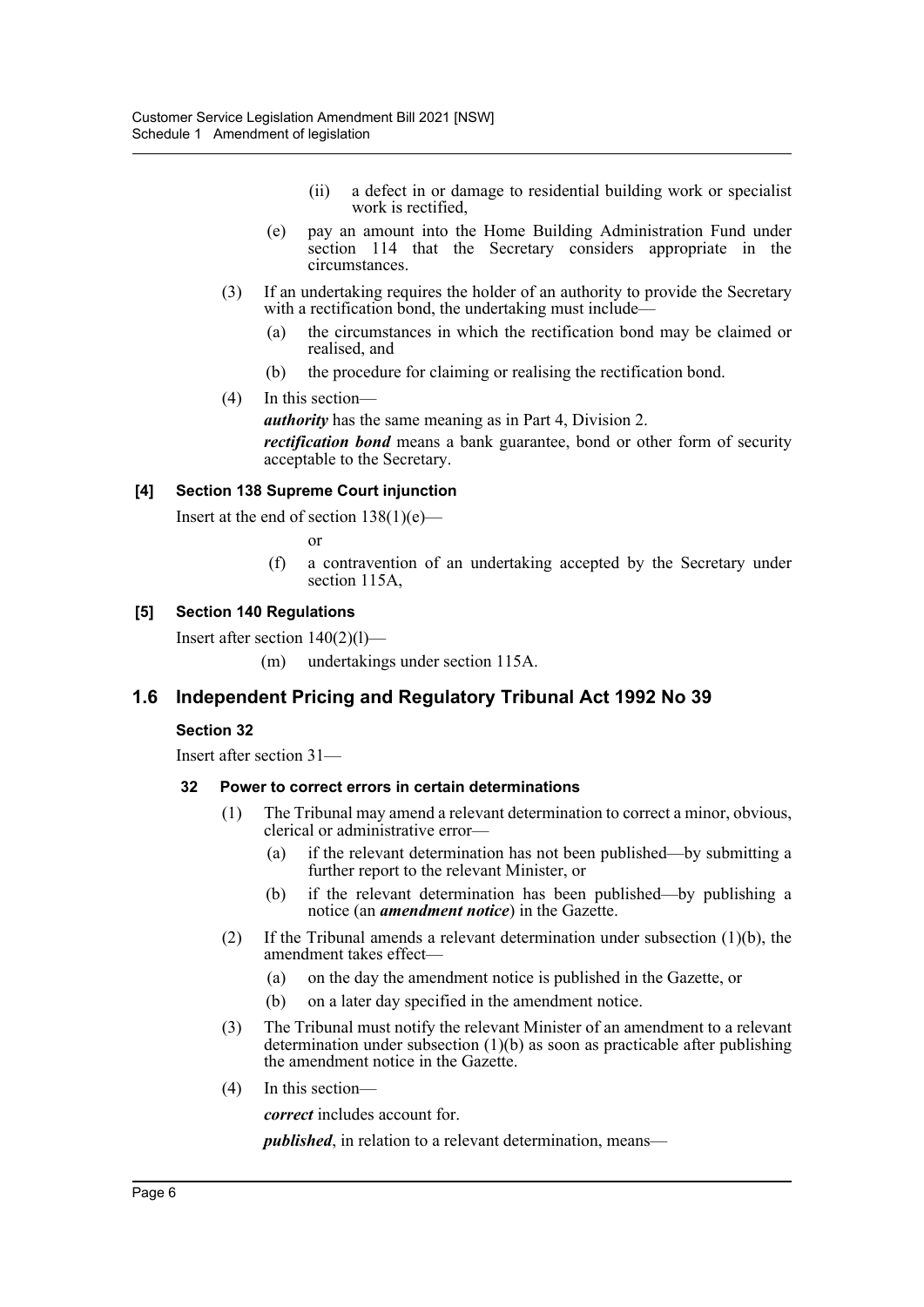- (a) for a determination under the *Passenger Transport Act 2014*, section 124—published on the Tribunal's website, or
- (b) otherwise—published in the Gazette.

*relevant determination* means a determination reported under the following provisions—

- (a) this Act, section 11 or 12,
- (b) the *Water Industry Competition Act 2006*, section 52,
- (c) the *Passenger Transport Act 2014*, section 124.

*relevant Minister* means the Minister who received the report on the relevant determination.

## **1.7 Land and Environment Court Act 1979 No 204**

**Section 18 Class 2—local government and miscellaneous appeals and applications**

Insert after section 18(a3)—

(b) appeals under the *Community Land Development Act 2021*, section 51,

## **1.8 Liquor Act 2007 No 90**

#### **[1] Section 4 Definitions**

Omit "section 114M" from section 4(1), definition of *category 1 demerit offence*, paragraph (a)(xi).

Insert instead "section 114L".

## **[2] Section 12A Extended hours for dedicated live music and performance venues** Omit section 12A(1). Insert instead—

(1) This section applies to a dedicated live music and performance venue.

## **[3] Section 12A(2)**

Omit "30". Insert instead "60".

**[4] Section 12A Extended hours for dedicated live music and performance venues** Omit section 12A(5), definition of *dedicated live music and performance venue*.

## **[5] Section 20A Authorisation conferred by small bar licence**

Omit "*house-make cocktails*" from section 20A(2). Insert instead "*house-made cocktails*".

#### **[6] Sections 94A and 94B**

Insert after section 94—

#### **94A Boundaries of licensed premises—applications for temporary boundary changes for outdoor spaces**

- (1) Section 94(3) and (4) do not apply to an application for a temporary change to the boundaries of licensed premises if the application meets the requirements set out in this section.
- (2) The applicant must be the owner, or the licensee, of premises to which 1 of the following licences relates—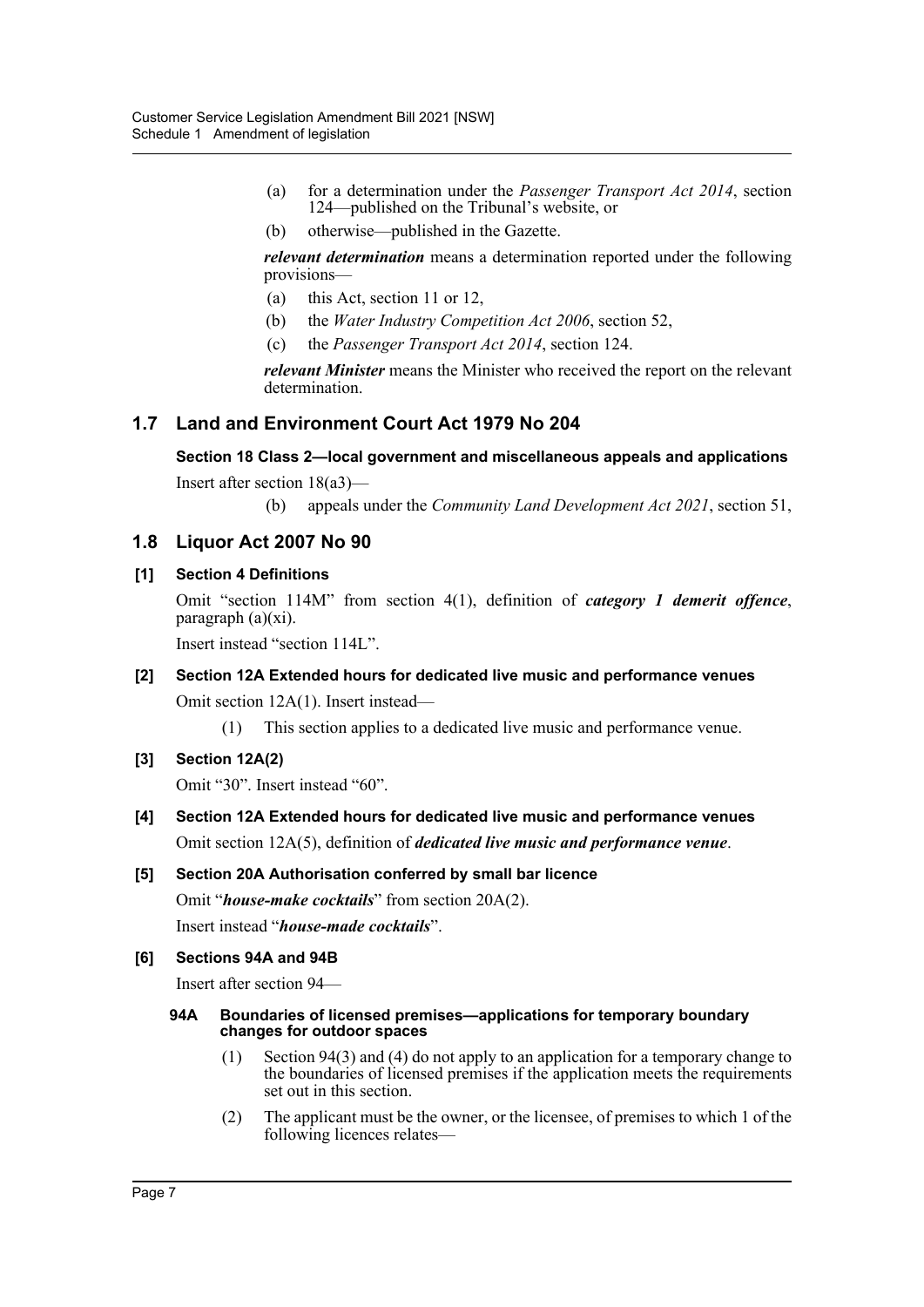- (a) hotel licence,
- (b) club licence that relates to a registered club,
- (c) small bar licence,
- (d) on-premises licence that relates to a public entertainment venue,
- (e) on-premises licence that relates to a restaurant,
- (f) producer/wholesaler licence endorsed with a drink on-premises authorisation.
- (3) The application must relate to the following land (the *relevant land*)—
	- (a) part of a footway that is—
		- (i) adjacent to the licensed premises, and
		- (ii) subject to an approval, or an application for approval, under the *Roads Act 1993*, section 125 to use the land for the purposes of food or drink premises in relation to the licensed premises,
	- (b) community land that is subject to an approval, or an application for approval, under the *Local Government Act 1993*, section 68 to engage in a trade or business on the land in relation to the licensed premises,
	- (c) part of a public road that is subject to consent, or an application for consent, under the *Roads Act 1993*, Part 9, Division 3 to erect a structure or carry out work in, on or over the land in relation to the licensed premises,
	- (d) a pathway, public open space, road or other premises that is subject to a decision by the local council under section 166 to temporarily allow use of the land for a purpose mentioned in section  $166(1)(a)$  in relation to the licensed premises.
- (4) The application may only apply to the sale or supply of liquor on the relevant land—
	- (a) between 10am and midnight, or
	- (b) a shorter period—
		- (i) determined in the approval or consent to use, or notice to allow the use of, the relevant land, or
		- (ii) authorised by the licensee's licence.
- (5) The application must not seek to increase the patron capacity of the licensed premises.
- (6) The change of boundary proposed in the application must be intended to incorporate the relevant land within the boundary of the premises.
- (7) In this section *community land* has the same meaning as in the *Local Government Act 1993*. *footway* has the same meaning as in the *Roads Act 1993*. *public road* has the same meaning as in the *Roads Act 1993*.

#### **94B Boundaries of licensed premises—applications for permanent boundary changes for outdoor spaces**

(1) Section 94(3) does not apply to a proposed permanent change to the boundaries of licensed premises, whether on the Authority's own initiative or on application, if the change—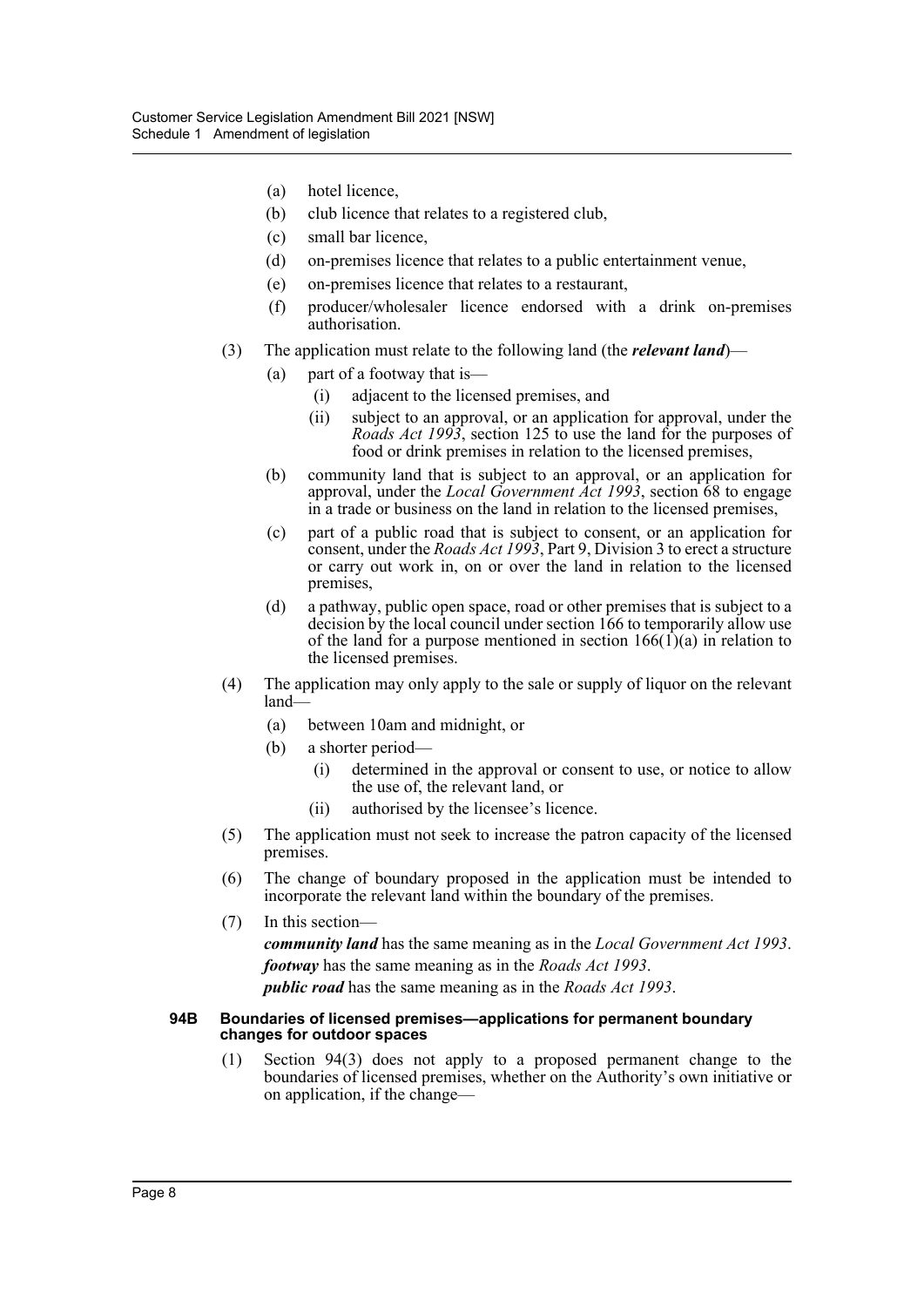- (a) is substantially the same as a temporary change of boundary that is, or has been, in force following an application to which a relevant provision applies, and
- (b) is not inconsistent with the requirements set out in the relevant provision in relation to the temporary change.
- (2) For the purposes of subsection (1)(b), if the relevant provision means the *Liquor Regulation 2018*, clause 130B, as in force immediately before its substitution by the *Customer Service Legislation Amendment Act 2021*, the requirement set out in the provision, subclause (7) does not apply.
- (3) In this section—

*relevant provision* means—

- (a) section 94A, or
- (b) the *Liquor Regulation 2018*, clause 130B, as in force immediately before its substitution by the *Customer Service Legislation Amendment Act 2021*.

## **[7] Section 167 Repeal of Part**

Omit "the day that is 12 months after the day it commences".

Insert instead "11 December 2022".

## **1.9 Liquor Regulation 2018**

#### **[1] Clause 130B**

Omit the clause. Insert instead—

#### **130B Exemption for certain temporary boundary changes—the Act, s 159(4)**

- (1) The Act, section 94A extends to land as if it were relevant land if—
	- (a) the land is adjacent to food and drink premises, and
	- (b) the use of the land as an outdoor dining area associated with the food and drink premises is exempt development under *State Environmental Planning Policy (Exempt and Complying Development Codes) 2008*, Part 2, Division 1, Subdivision 20B or 20C, and
	- (c) the proposed temporary change to the boundary of the licensed premises under the section will not continue past 30 April 2022.
- (2) Despite subclause (1), the Act, section 94(3) applies in relation to giving the Commissioner of Police a reasonable opportunity to make submissions and the taking of the submissions, if any, into consideration.
- $(3)$  In this clause-

*food and drink premises* has the same meaning as in the standard instrument set out in the *Standard Instrument (Local Environmental Plans) Order 2006*.

#### **[2] Clause 130C Exemptions for permanent boundary changes for outdoor spaces—the Act, s 159(4)**

Omit the clause.

## **1.10 Motor Accident Injuries Act 2017 No 10**

#### **[1] Section 1.4 Definitions**

Insert in alphabetical order in section 1.4(1)—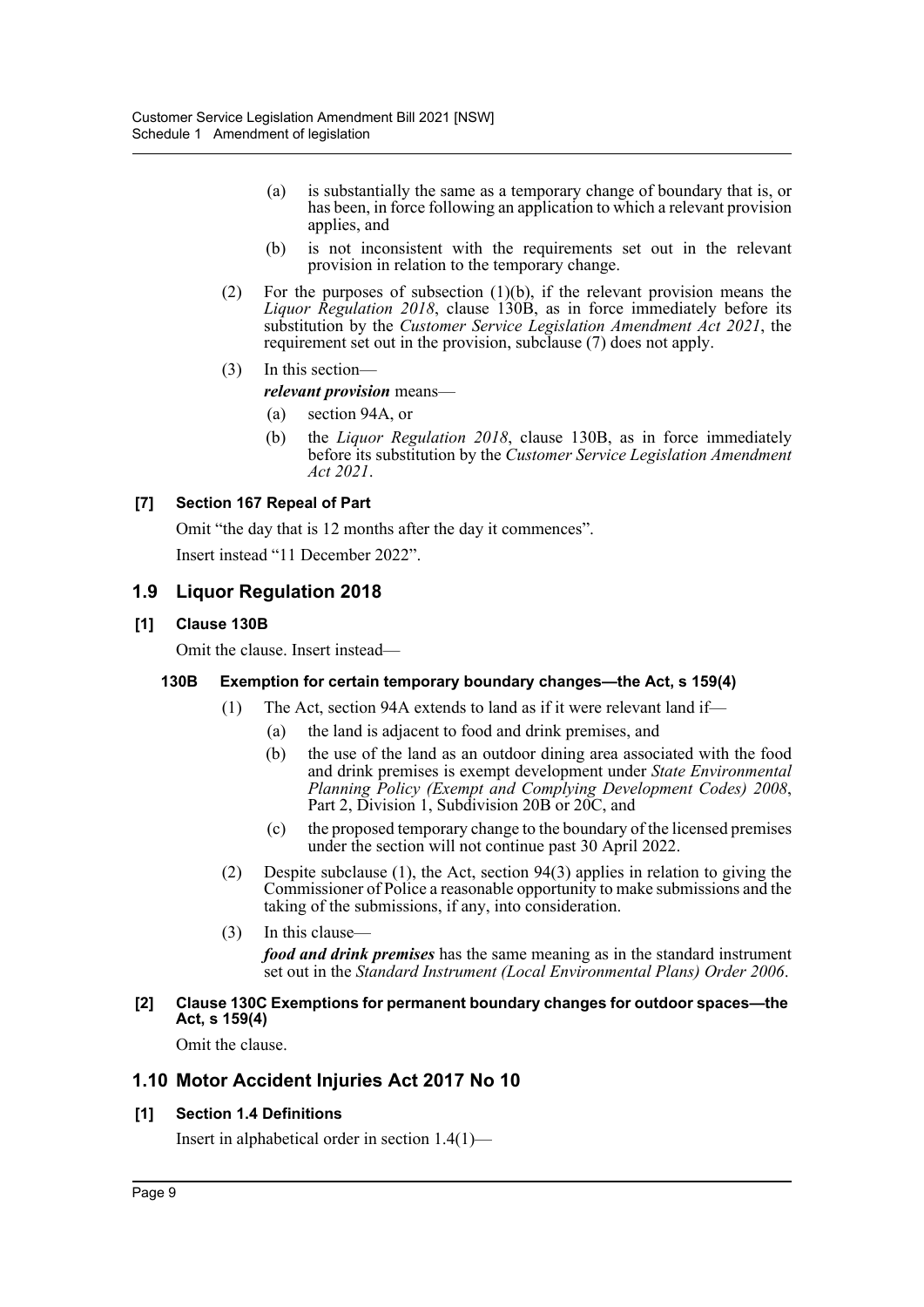*person under legal incapacity* includes the following persons—

- (a) a child who is less than 18 years of age,
- (b) an involuntary patient or forensic patient within the meaning of the *Mental Health Act 2007*,
- (c) a person under guardianship within the meaning of the *Guardianship Act 1987*,
- (d) a protected person within the meaning of the *NSW Trustee and Guardian Act 2009*,
- (e) an incommunicate person, being a person with a physical or mental disability that prevents the person from receiving communications, or expressing the person's will, in relation to the person's property or affairs.

#### **[2] Section 7.15 Review of merit review decision by review panel**

Omit section 7.15(6). Insert instead—

- (6) An application under this section must be made within—
	- (a) 28 days after the parties to the merit review were issued with a certificate referred to in section  $7.13(4)$  as to the merit reviewer's determination, or
	- (b) a longer period determined or allowed, whether generally or for the kind of proceedings, in accordance with the Commission rules.

#### **[3] Section 7.20 Medical assessment procedures**

Insert after section 7.20(2)—

- (2A) The President may arrange for a medical assessor to assess the dispute outside the State—
	- (a) if requested by a party to the dispute, or
	- (b) with the consent of the parties to the dispute.
- (2B) In deciding whether to make an arrangement under subsection (2A), the President must consider the following—
	- (a) the interests and wishes of the parties to the dispute,
	- (b) the nature and complexity of the dispute,
	- (c) if the arrangement is necessary for the timely and cost effective assessment of the dispute,
	- (d) other matters the President considers relevant.

#### **[4] Section 7.26 Review of medical assessment by review panel**

Omit section 7.26(10). Insert instead—

- (10) An application under this section must be made within—
	- (a) 28 days after the parties to the medical dispute were issued with the original certificate for the medical assessment for which the review is sought, or
	- (b) a longer period determined or allowed, whether generally or for the kind of proceedings, in accordance with the Commission rules.

#### **[5] Section 7.47 Persons under legal incapacity**

Omit the definition of *person under legal incapacity* from section 7.47(2).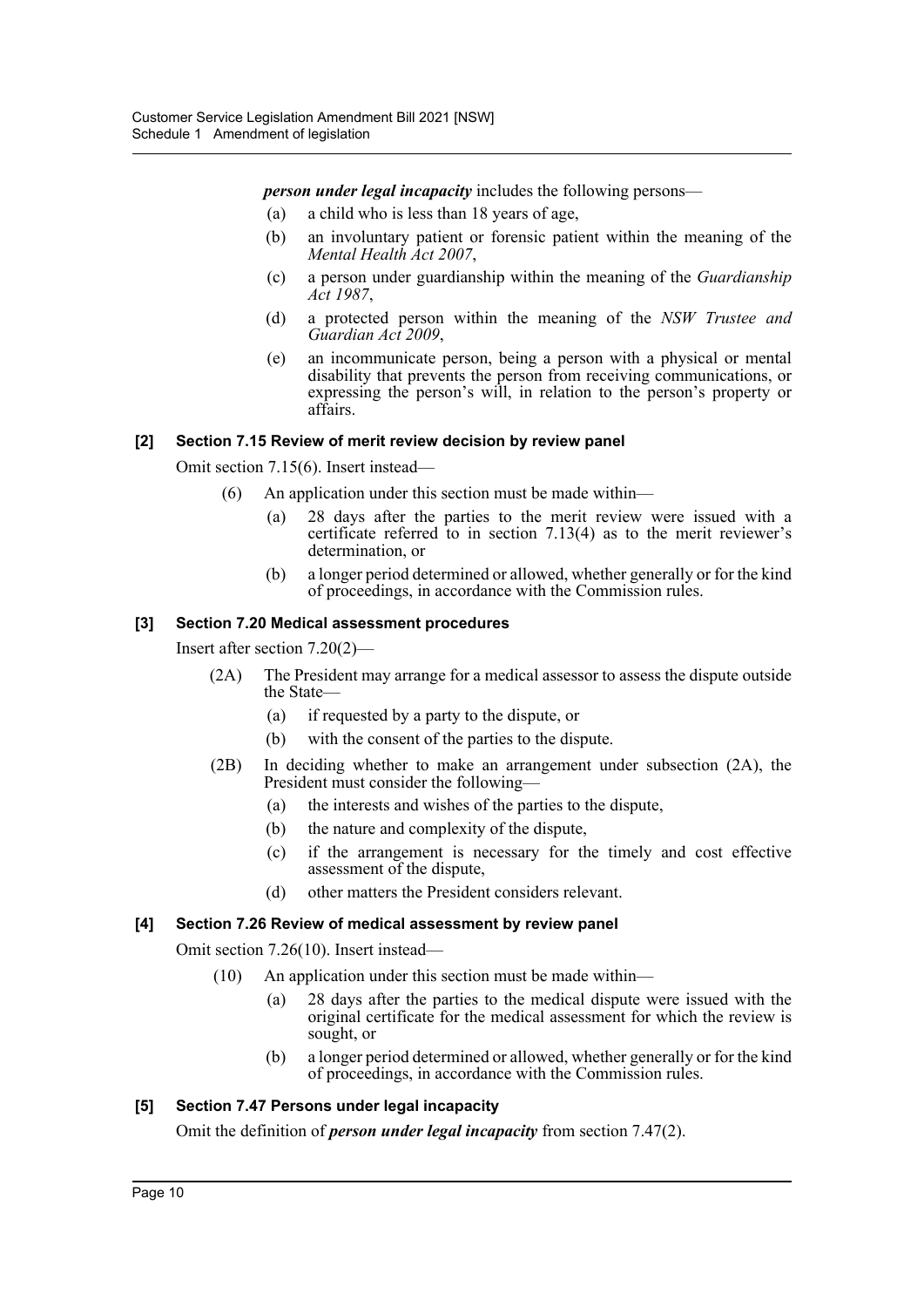#### **[6] Section 8.10 Recovery of costs and expenses in relation to claims for statutory benefits**

Omit "under a legal disability" from section 8.10(4)(a).

Insert instead "a person under legal incapacity".

## **1.11 Motor Accidents Compensation Act 1999 No 41**

## **[1] Section 60 Medical assessment procedures**

Insert after section 60(2)—

- (3) The President may arrange for a medical assessor to assess the dispute outside the State—
	- (a) if requested by a party to the dispute, or
	- (b) with the consent of the parties to the dispute.
- (4) In deciding whether to make an arrangement under subsection (3), the President must consider the following—
	- (a) the interests and wishes of the parties to the dispute,
	- (b) the nature and complexity of the dispute,
	- (c) if the arrangement is necessary for the timely and cost effective assessment of the dispute,
	- (d) other matters the President considers relevant.

## **[2] Section 63 Review of medical assessment by review panel**

Omit section 63(7). Insert instead—

- (7) An application under this section must be made within—
	- (a) 28 days after the parties to the medical dispute were issued with the original certificate for the medical assessment for which the review is sought, or
	- (b) a longer period determined or allowed, whether generally or for the kind of proceedings, in accordance with the Commission rules.

## **[3] Section 92 Claims exempt from assessment**

Omit "Motor Accidents Claims Assessment Guidelines or" from section 92(1)(a).

## **1.12 Music Festivals Act 2019 No 17**

#### **[1] Long title**

Omit "high-risk". Insert instead "subject".

## **[2] Section 3 Definitions**

Omit section 3, definition of *ambulance forward commander*.

Insert instead—

*ambulance forward commander* means the NSW Ambulance commander at an incident or emergency site or an event who is responsible for the command of all NSW Ambulance personnel at the site or event.

## **[3] Section 3 Definitions**

Insert in alphabetical order—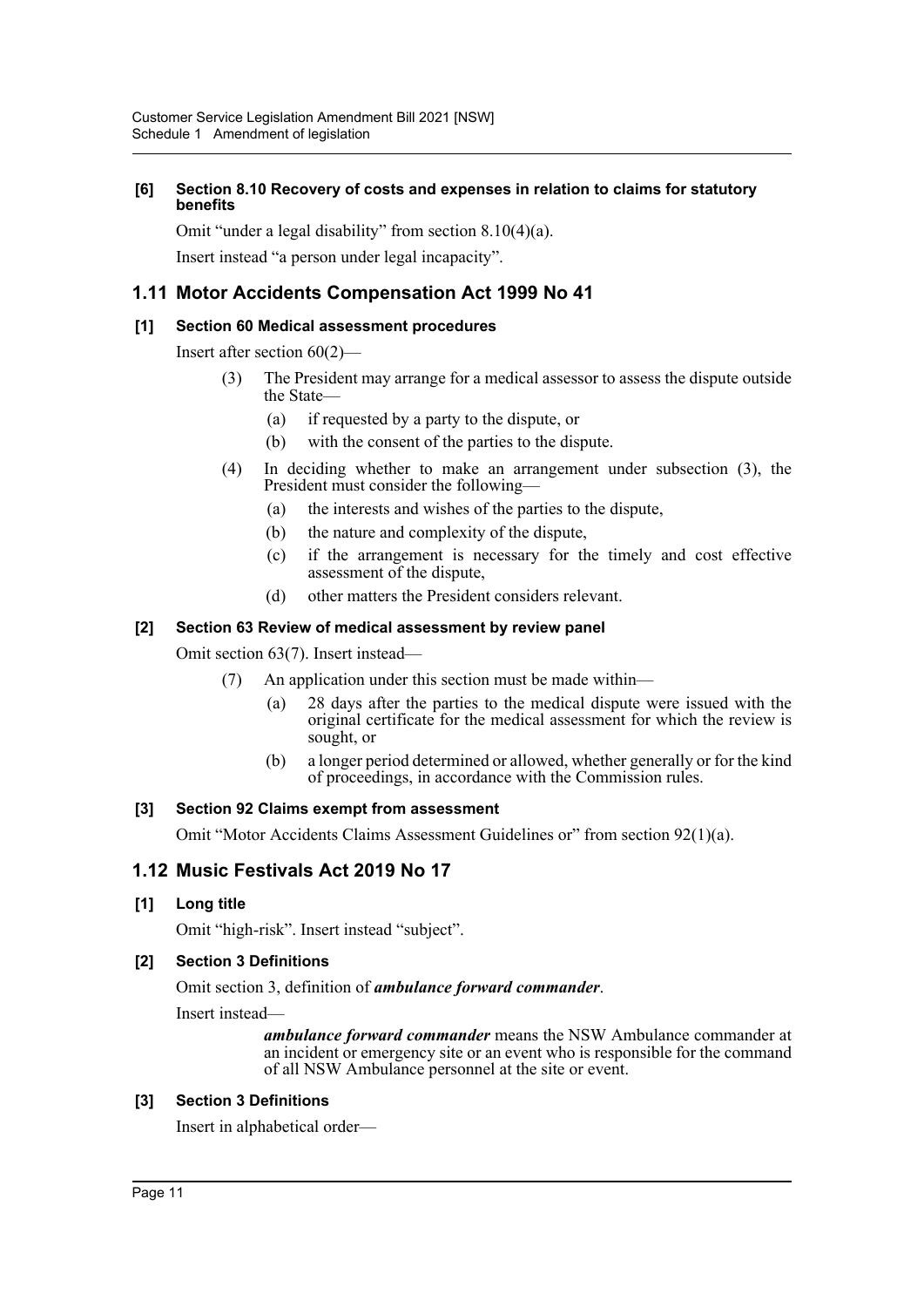*exercise* a function includes perform a duty. *function* includes a power, authority or duty.

## **[4] Section 3, definition of "high-risk festival"**

Omit the definition.

### **[5] Section 3**

Insert in alphabetical order—

*subject festival* means a music festival that, under section 5, ILGA decides would be more appropriately delivered with an approved safety management plan.

#### **[6] Sections 5, heading, (1), (2) and (2)(e), 6(1), (2) and (4)(a), 7, 8(1) and (1)(a), 9(1), 10(1), (2)(a) and (5), definition of** *prescribed entity***, paragraph (f) and 11(1) and (2)**

Omit "high-risk", wherever occurring.

Insert instead "subject", respectively.

### **[7] Section 6 Contents of safety management plans**

Omit section 6(2)(b). Insert instead—

- (b) if the organiser has given ILGA notice, in the approved form and submitted using an approved electronic system, at least 90 days before the festival is to be held of the intention to hold the festival—at least 60 days before the festival is to be held, or
- (c) within the shorter period decided by ILGA.

## **[8] Section 6(5)**

Insert after section 6(4)—

(5) In this section—

*approved* means approved by ILGA.

## **[9] Section 10(5)(g)**

Insert after section 10(5)(f)—

(g) Ambulance Service of NSW.

## **[10] Section 19A**

Insert before section 20—

## **19A Protection from personal liability**

- (1) A protected person is not personally subject to liability for anything done—
	- (a) in good faith, and
	- (b) for the purpose of exercising a function conferred or imposed on the protected person under, or in the course of the administration of, this Act.
- (2) The liability instead attaches to the Crown.
- (3) In this section *done* includes omitted to be done. *liability* means civil liability and includes action, claim or demand. *protected person* means the following—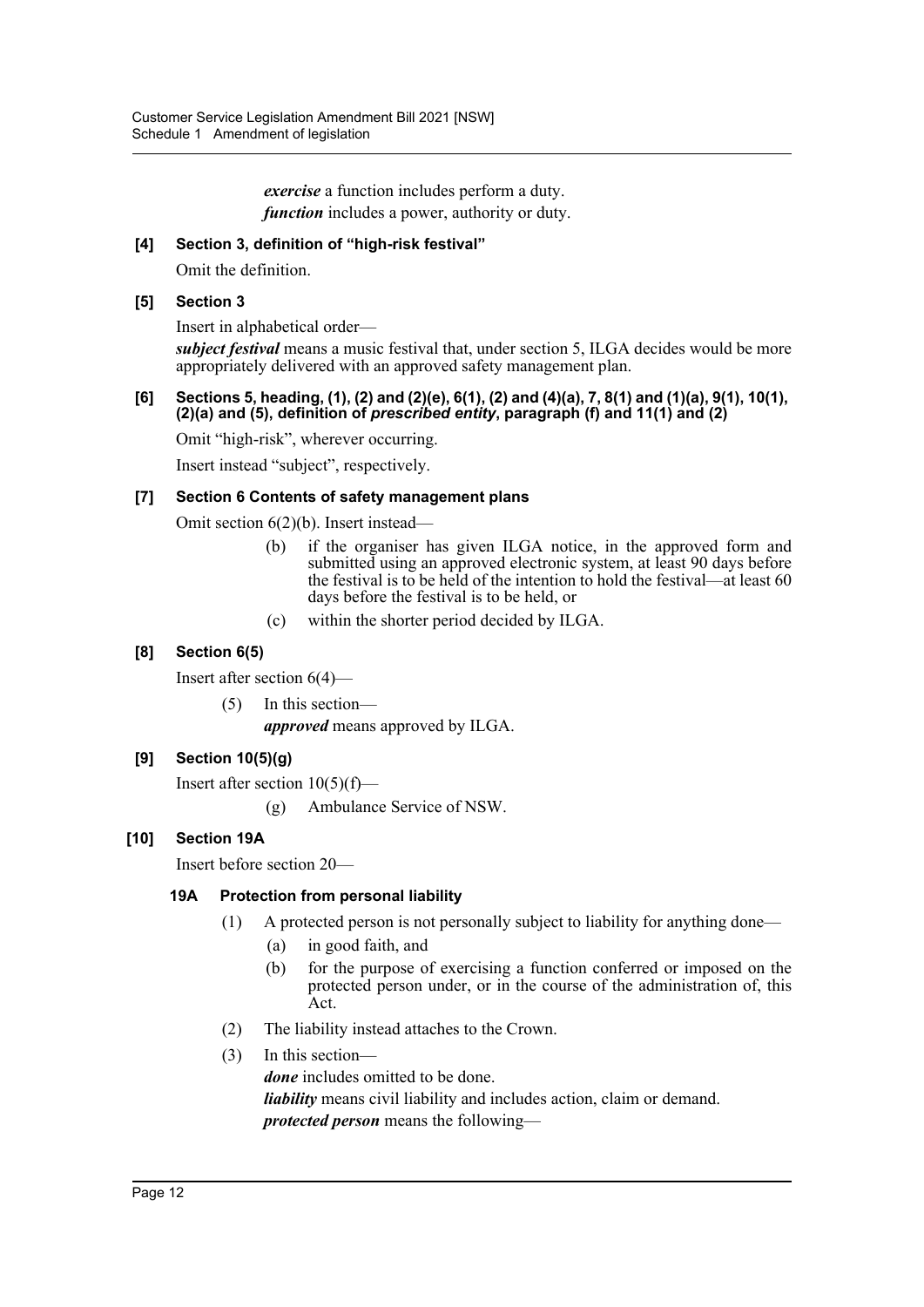- (a) the Health Secretary,
- (b) the Secretary of the Department of Customer Service,
- (c) a Public Service employee within the meaning of the *Government Sector Employment Act 2013*,
- (d) a member of ILGA,
- (e) a consultant engaged by ILGA under the *Gaming and Liquor Administration Act 2007*, section 9,
- (f) a member of staff of the NSW Health Service,
- (g) a police officer.

### **[11] Section 20A**

Insert after section 20—

#### **20A Requirements relating to implementing outcomes of review of objectives of Act**

- (1) The Minister must ensure all reasonable steps are taken, by 30 June 2022, to implement the following recommendations under the Review of the operation of the Music Festivals Act 2019—
	- (a) recommendation 5,
	- (b) recommendation 10,
	- (c) recommendation 12.
- (2) If a recommendation mentioned in subsection (1) has not been implemented by 30 June 2022, the Minister must, by 1 September 2022, prepare, and table in each House of Parliament, a report detailing the progress that has been made in implementing the recommendation.

## (3) In this section—

*Review of the operation of the Music Festivals Act 2019* means the document of that title published by the NSW Government dated June 2020.

## **1.13 Personal Injury Commission Act 2020 No 18**

## **[1] Section 31 Constitution of Commission**

Insert after section 31(4)—

- (5) The President may direct that proceedings be conducted outside the State—
	- (a) if requested by a party to the proceedings, or
	- (b) with the consent of the parties to the proceedings.
- (6) In deciding whether to make a direction under subsection (5), the President must consider the following—
	- (a) the interests and wishes of the parties to the proceedings,
	- (b) the nature and complexity of the proceedings,
	- (c) if the arrangement is necessary for the timely and cost effective conduct of the proceedings,
	- (d) other matters the President considers relevant.

## **[2] Schedule 4 Motor Accidents Division**

Omit clause 5.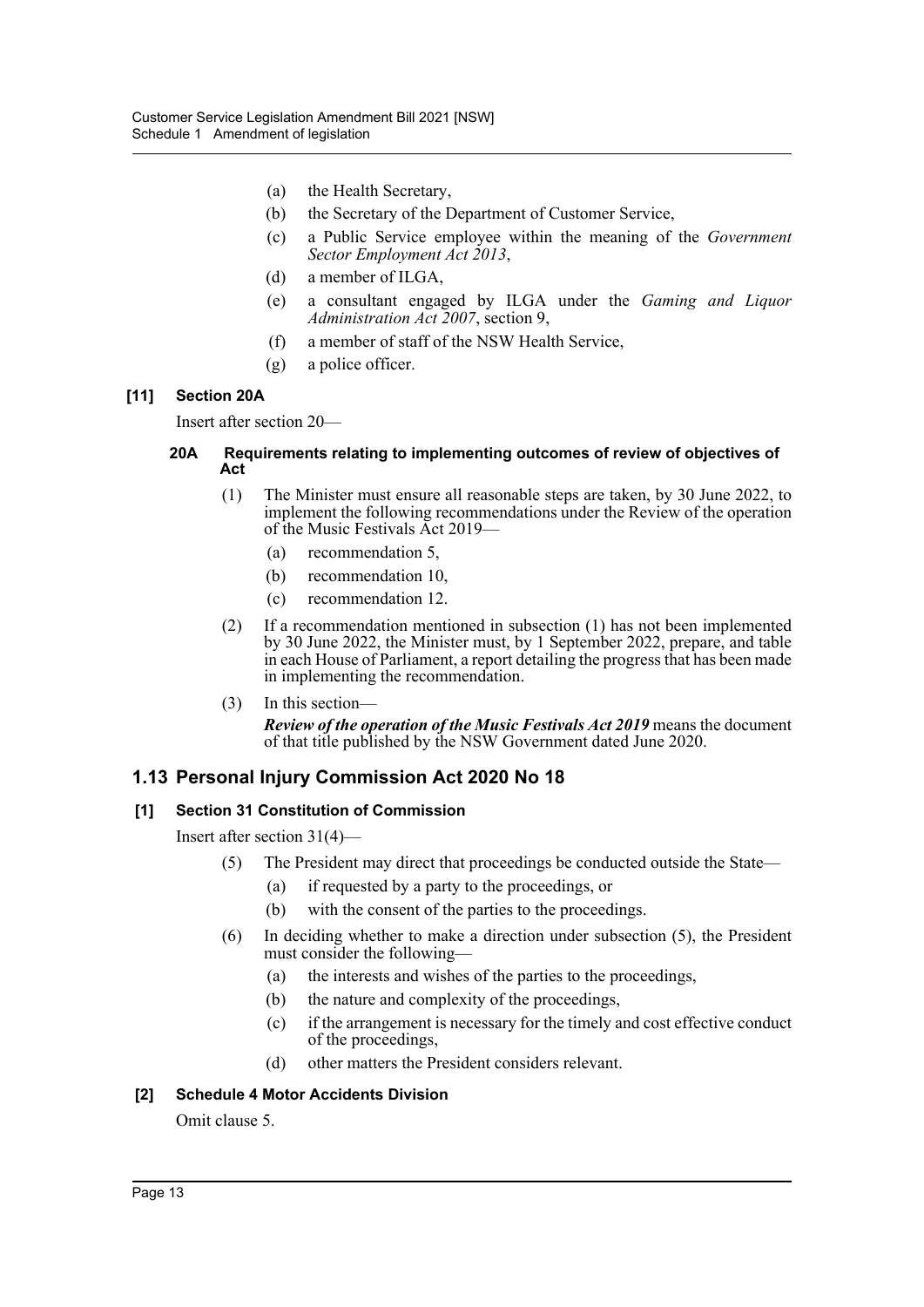## **1.14 Privacy and Personal Information Protection Act 1998 No 133**

### **Section 27D**

Insert after section 27C—

#### **27D Exemptions relating to emergency situations**

- (1) A public sector agency is not required to comply with the information protection principles in relation to the collection, use or disclosure of personal information if—
	- (a) the collection, use or disclosure of the information is reasonably necessary to assist in a stage of an emergency, and
	- (b) the collection, use or disclosure is only for the purpose of assisting in the stage of the emergency, and
	- (c) it is impracticable or unreasonable to seek the consent of the individual to whom the information relates to the collection, use or disclosure for the purpose of assisting in the stage of the emergency.
- (2) In this section—

*emergency* has the same meaning as in the *State Emergency and Rescue Management Act 1989*.

*stage*, of an emergency, means a stage in relation to an emergency mentioned in the *State Emergency and Rescue Management Act 1989*, section 5.

- (3) If personal information is collected, used or disclosed under this section—
	- (a) the public sector agency must not hold the information for longer than 18 months, unless extenuating circumstances apply or consent has been obtained, and
	- (b) if the public sector agency is a law enforcement agency—the agency must not use the information for the purpose of a prosecuting an offence.

## **1.15 Real Property Act 1900 No 25**

#### **Schedule 3 Savings and transitional provisions**

Insert "that" after "document" in clause 33(2)(a).

## **1.16 Registered Clubs Act 1976 No 31**

## **[1] Section 30 Rules of registered clubs**

Omit "month of the year" from section  $30(1)(c)$ . Insert instead "quarter".

**[2] Section 30(1)(j)**

Omit the paragraph.

**[3] Section 30(2)(a)**

Omit "and addresses".

## **[4] Section 30(2B)**

Insert after section 30(2A)—

(2B) If the rules of a registered club require ordinary members of the club to pay a membership fee, the rules must specify—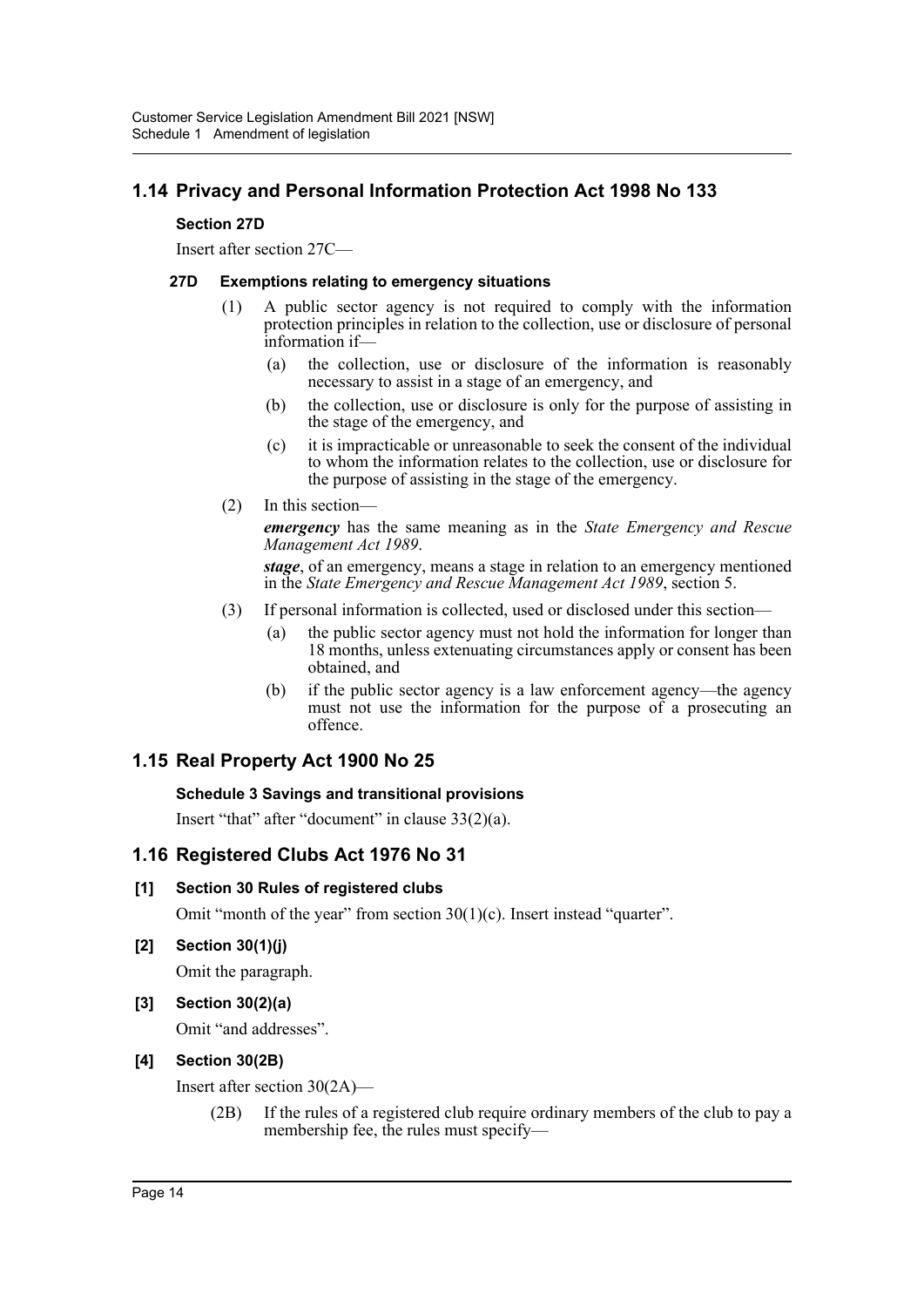- (a) the amount of the fee, or
- (b) the procedure for determining the amount of the fee.

## **[5] Section 30(3C)**

Omit "may create exceptions to subsection (3B).".

Insert instead—

may—

- (a) prescribe exceptions to subsection (3B), or
- (b) provide for a process for the approval by the Secretary of an exception to the application of subsection (3B), including the imposition of conditions on an exception.

#### **[6] Section 30(9)(c) and (d)**

Omit "or" from the end of section  $30(9)(c)$  and omit section  $30(9)(d)$ .

### **[7] Section 30(9B)**

Insert after section 30(9A)—

(9B) The regulations made under subsection  $(1)(a2)$  may require a registered club to comply with a direction of the Secretary relating generally to the election of the governing body of the club and which members are entitled to vote.

### **[8] Section 30(14)**

Insert after section 30(13)—

(14) In this section—

*quarter* means a period of 3 months ending on 31 March, 30 June, 30 September or 31 December.

#### **[9] Section 30C**

Insert after section 30B—

#### **30C Meetings and voting**

- (1) The rules of a registered club are taken to include the rules specified in subsection (3).
- (2) A rule of a registered club is void to the extent that it is inconsistent with a rule specified in subsection (3).
- (3) A registered club, or a governing body or committee of the club, may—
	- (a) distribute a notice of, or information about, a meeting or election of the registered club, governing body or committee by electronic means, and
	- (b) hold a meeting at which all or some persons attend by electronic means but only if a person who speaks at the meeting can be heard by the other persons attending, and
	- (c) allow a person entitled to vote at a meeting of the registered club, governing body or committee to vote in person or by electronic means.
- (4) Nothing in this section prevents the rules of a registered club from allowing a person entitled to vote at a meeting of the registered club, or a governing body or committee of the club, to vote by post.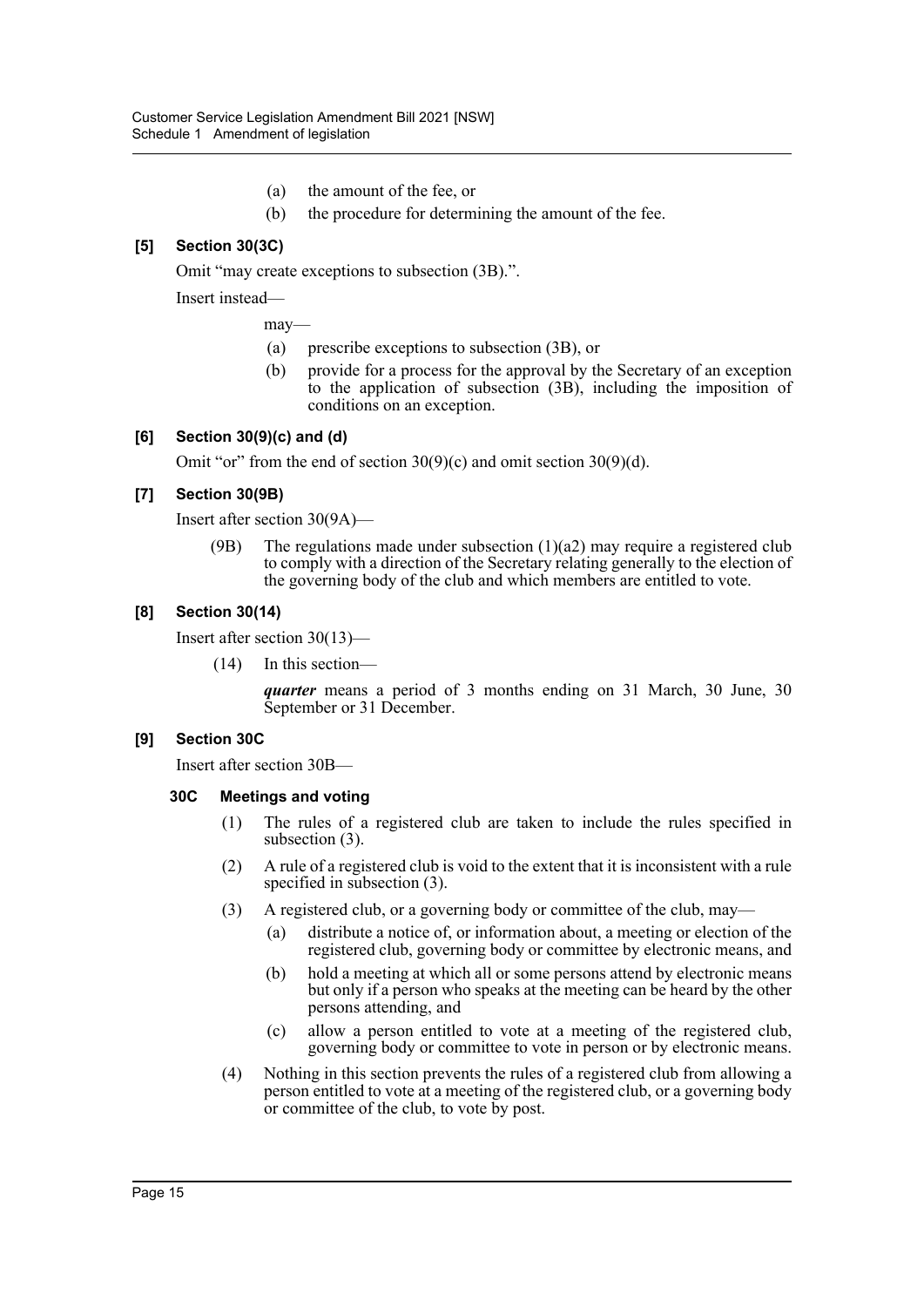### **[10] Section 31 Manner of keeping registers relating to members and guests**

Omit section 31(1)(a). Insert instead—

- (a) section  $30(2)(i)$  must include—
	- (i) the full name and address of each full member, and
	- (ii) if the rules of the registered club require the payment of a membership fee—the date on which the member last paid the fee.

## **1.17 Road Rules 2014**

#### **Rule 179 Stopping in a loading zone**

Insert after rule  $179(1)(c)(iii)$ —

**Note—** For example, a driver may stop in a loading zone to deliver music equipment at a venue.

## **1.18 Statutory and Other Offices Remuneration Act 1975 (1976 No 4)**

### **[1] Section 11 Payment of remuneration to office holders**

Insert after section 11(3)—

(4) Subsection (3) does not apply to the office of Independent Review Officer under the *Personal Injury Commission Act 2020*.

**Note—** The remuneration of the Independent Review Officer under the *Personal Injury Commission Act 2020* is payable from the following funds—

- (a) the Workers Compensation Operational Fund under the *Workplace Injury Management and Workers Compensation Act 1998*,
- (b) the Motor Accidents Operational Fund under the *Motor Accident Injuries Act 2017* and the *Motor Accidents Compensation Act 1999*.

#### **[2] Schedule 1 Public offices**

Omit "Workers Compensation Independent Review Officer".

Insert instead "Independent Review Officer under the *Personal Injury Commission Act 2020*".

## **1.19 Strata Schemes Management Act 2015 No 50**

#### **[1] Section 271A Regulation-making power for COVID-19 pandemic**

Omit "31 March 2022" from section 271A(5). Insert instead "30 September 2022".

## **1.20 Totalizator Act 1997 No 45**

#### **[1] Section 5 Definitions**

Insert ", other than a person, or a person belonging to a class of persons, who the Minister identifies, in accordance with the regulations, is not a key employee" after "totalizator" in section 5(1), definition of *key employee*.

## **[2] Section 117 Regulations**

Insert after section 117(3)—

(4) The regulations may apply, adopt or incorporate the provisions of a document, as in force at a particular time or as in force from time to time.